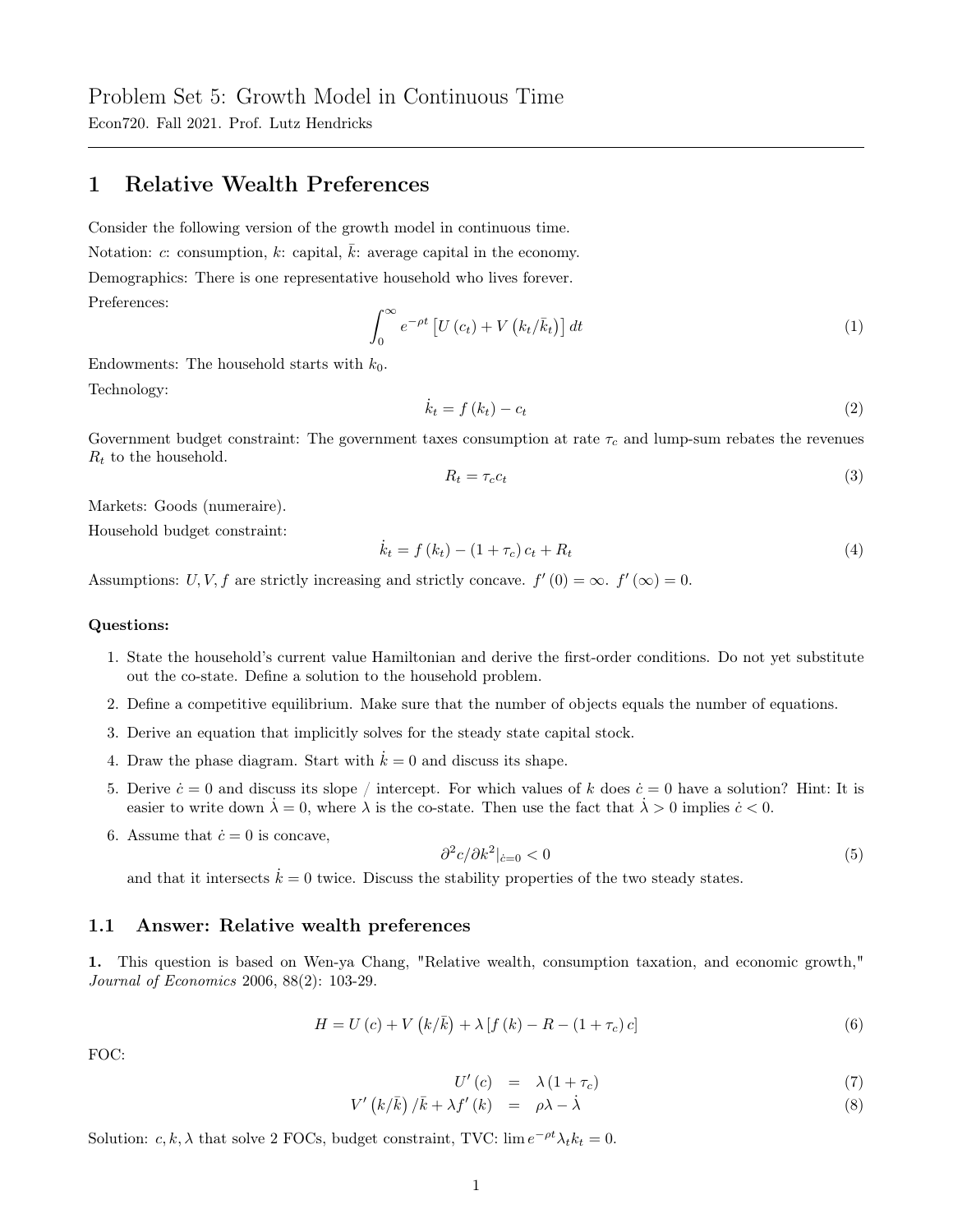**2.** CE:  $c, k, \overline{k}, \lambda, R$  that solve: household (3), government budget constraint, goods market clearing

$$
f(k) = c + \dot{k} \tag{9}
$$

and the identity  $k = \bar{k}$ .

**3.** Steady state: Set  $\dot{\lambda} = 0$  and  $f(k) = c$ :

$$
V'(1) / k = \frac{U'(f(k))}{1 + \tau_c} [\rho - f'(k)] \tag{10}
$$

Relative to the case of  $V = 0$ , steady state capital is higher.

- 4. Phase diagram.  $\dot{k} = 0$  requires  $c = f(k)$ . Simply plot the production function. Higher c reduces  $\dot{k}$ .
- 5.  $\dot{\lambda} = 0$  requires

$$
\lambda = \frac{U'(c)}{1 + \tau_c} = \frac{V'(1)}{k \left[ \rho - f'(k) \right]}
$$
\n(11)

Since  $\lambda > 0$ , this is only defined for sufficiently high k such that  $\rho - f'(k) > 0$ . The slope of  $k[\rho - f'(k)]$  is  $[\rho - f'(k)] - kf''(k) > 0$ . Therefore,  $\partial \lambda / \partial k|_{\dot{c}=0} < 0$  and  $\partial c / \partial k|_{\dot{c}=0} > 0$ . From

$$
\dot{\lambda} = \lambda \left[ \rho - f'(k) \right] - V'(1) / k \tag{12}
$$

it follows that higher  $\lambda$  raises  $\dot{\lambda}$ . Thus, higher c raises c.

6. Draw the phase diagram. It should look like figure 1. The lower steady state is saddle path stable. To show this, argue that any path not leading to the steady state would violate a boundary condition. The tricky part here: showing that the area where  $\dot{c}$  < 0 and  $k > 0$  cannot be reached. It would violate TVC. To see this write

$$
g(\lambda) + g(k) = \rho - \frac{V'(1)}{\lambda k} - f'(k) + \frac{f(k) - c}{k}
$$
  
= 
$$
\rho - \frac{V'(1)/\lambda + c}{k} + \frac{f(k) - f'(k)k}{k}
$$

Note that for large enough k,  $g(\lambda) + g(k) > \rho$ . This happens because  $V'(1) + c$  are falling and  $f(k) - f'(k)k$ [which equals labor income] is rising over time.

The upper steady state is unstable. It has ever rising c and k. Can this exist? A path close to  $\dot{\lambda} = 0$  satisfies the TVC, which implies

$$
V'(1) = \lambda k \left[ \rho - f'(k) \right]
$$

or asymptotically  $\lambda k \to V'(1) / \rho$ . If parameters are such that  $c < f(k)$  and  $c > u'^{-1} \left( \frac{V'(1)(1+\tau_c)}{\rho k} \right)$  can be simultaneously satisfied as  $k \to \infty$ , then such an equilibrium exists. If not, then the phase diagram does not look like figure 1.

## 2 Money in the Utility Function

Demographics: Time is continuous. There is a single representative household who lives forever.

Preferences:

$$
\int_{t=0}^{\infty} e^{-\rho t} u(c_t, m_t) dt \tag{13}
$$

where  $c$  is consumption and  $m$  denotes real money balances.

Endowments: Households work 1 unit of time at each instant. Households are initially endowed with  $k_0$  units of capital and  $m_0$  units of real money.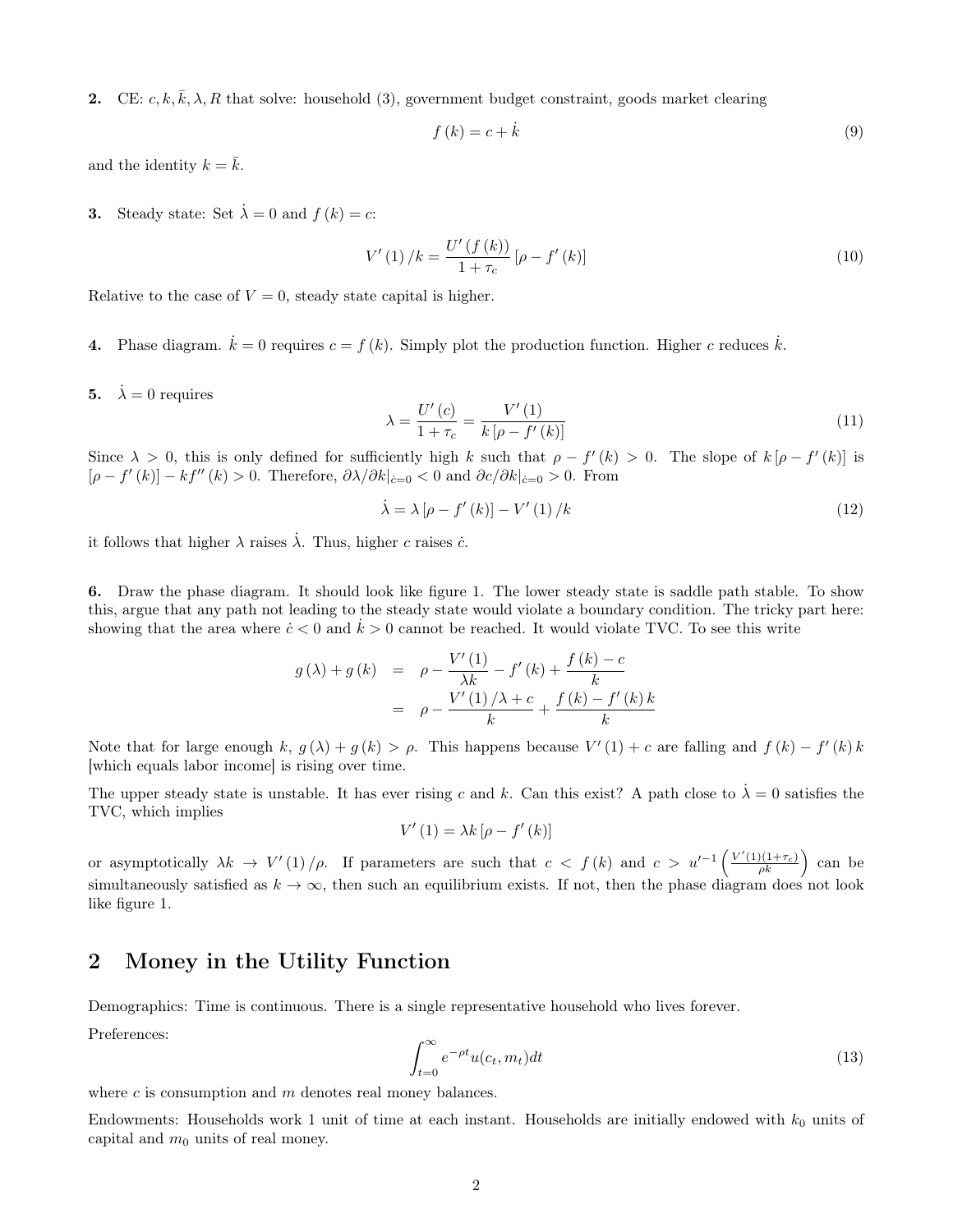



Technology:

$$
f(k_t) - \delta k_t = c_t + \dot{k}_t \tag{14}
$$

Money: nominal money grows at exogenous rate  $g(M)$ . New money is handed to households as a lump-sum transfer:  $\dot{M}_t = p_t x_t.$ 

Markets: money (numeraire), goods, capital rental (price  $r$ ), labor  $(w)$ .

### Questions:

1. The household's budget constraint is given by

$$
\dot{k}_t + \dot{m}_t = w + r_t k_t + x_t - c_t - \pi_t m_t - \phi(\dot{m}_t)
$$
\n(15)

where  $\phi(m_t)$  is the cost of adjusting the money stock.  $\phi'(0) = 0$  and  $\phi''(m_t) > 0$ . State the Hamiltonian. If you cannot figure this out, assume  $\phi(m) = 0$  and proceed (for less than full credit).

- 2. State the first-order conditions.
- 3. Define a competitive equilibrium.
- 4. Characterize the steady state to the extent possible. What is the effect of a permanent change in  $g(M)$ ?
- 5. What is the optimal rate of inflation? Explain.

## 2.1 Answer: Money in the Utility Function

1. We have to invent a control  $z = \dot{m}$ . Then

$$
H = u(c, m) + \lambda [w + rk + x - c - \pi m - z - g(z)] + \mu z \tag{16}
$$

2. FOCs

$$
u_c = \lambda \tag{17}
$$

$$
\lambda \left[ \phi'(z) + 1 \right] = \mu \tag{18}
$$

 $\dot{\lambda} = (\rho - r)\lambda$  (19)

 $\dot{\mu} = \rho \mu - u_m + \lambda \pi$  (20)